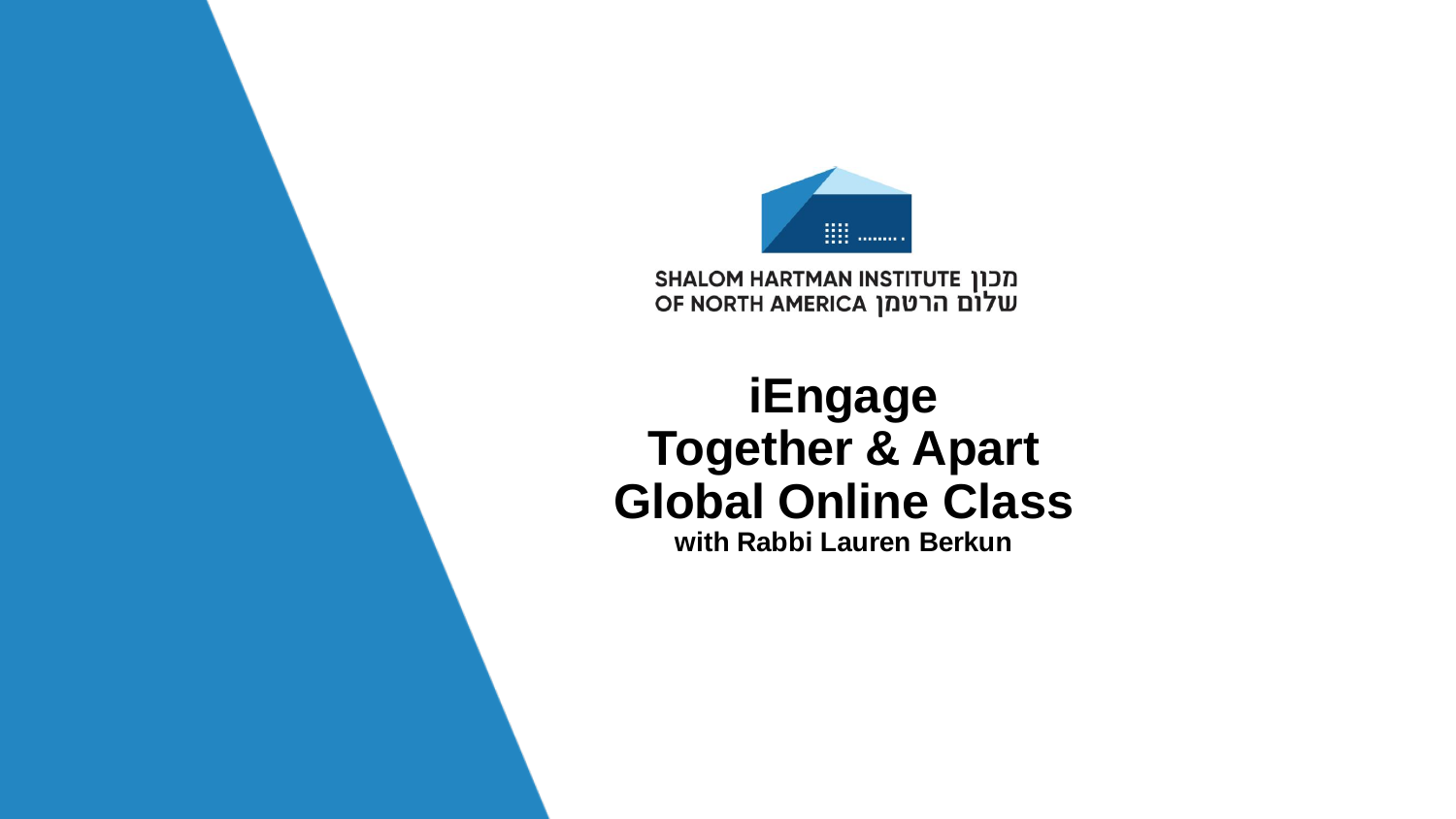# **Global Online Course**

➢ **Tuesday Class**: 12:00-1:30pm Eastern (ALL CLASSES WILL BE RECORDED!)

➢ **Wednesday Discussion Group**: 3:00-4:00pm Eastern

➢ **Friday Office Hour**: 12:00noon Eastern

➢ **Email Communications**: [iEngage@shalomhartman.org](mailto:iEngage@shalomhartman.org)

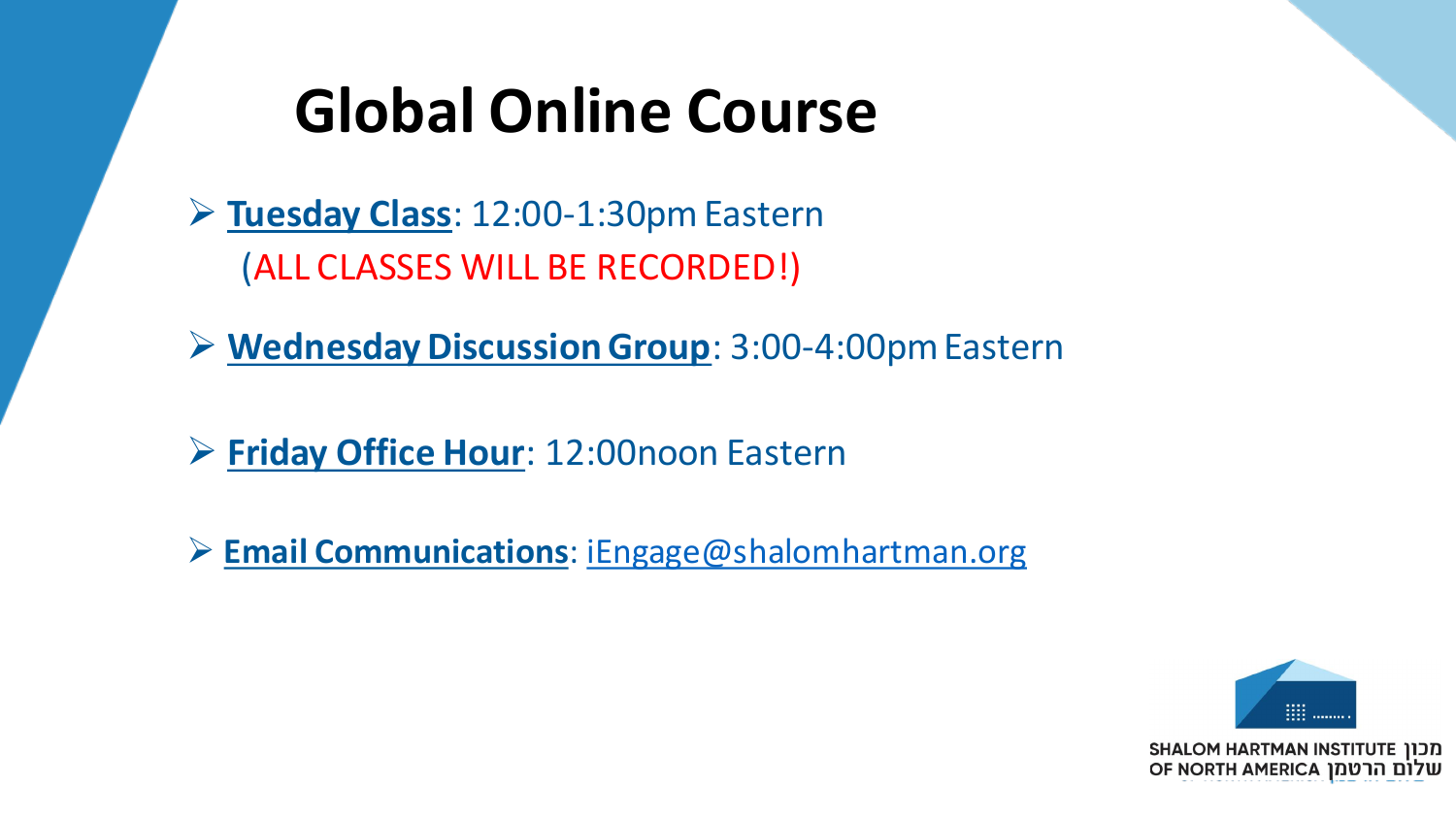## **COURSE MATERIALS**

• Digital Course on Hartman Online (HOL)

- ➢ Lectures (25-30 minutes)
- ➢ Interviews (20-25 minutes)
- Sourcebook *(primary sources & background readings)*
- *Create HOL Account:*

<https://online.hartman.org.il/Sign-In>



שלום הרטמן OF NORTH AMERICA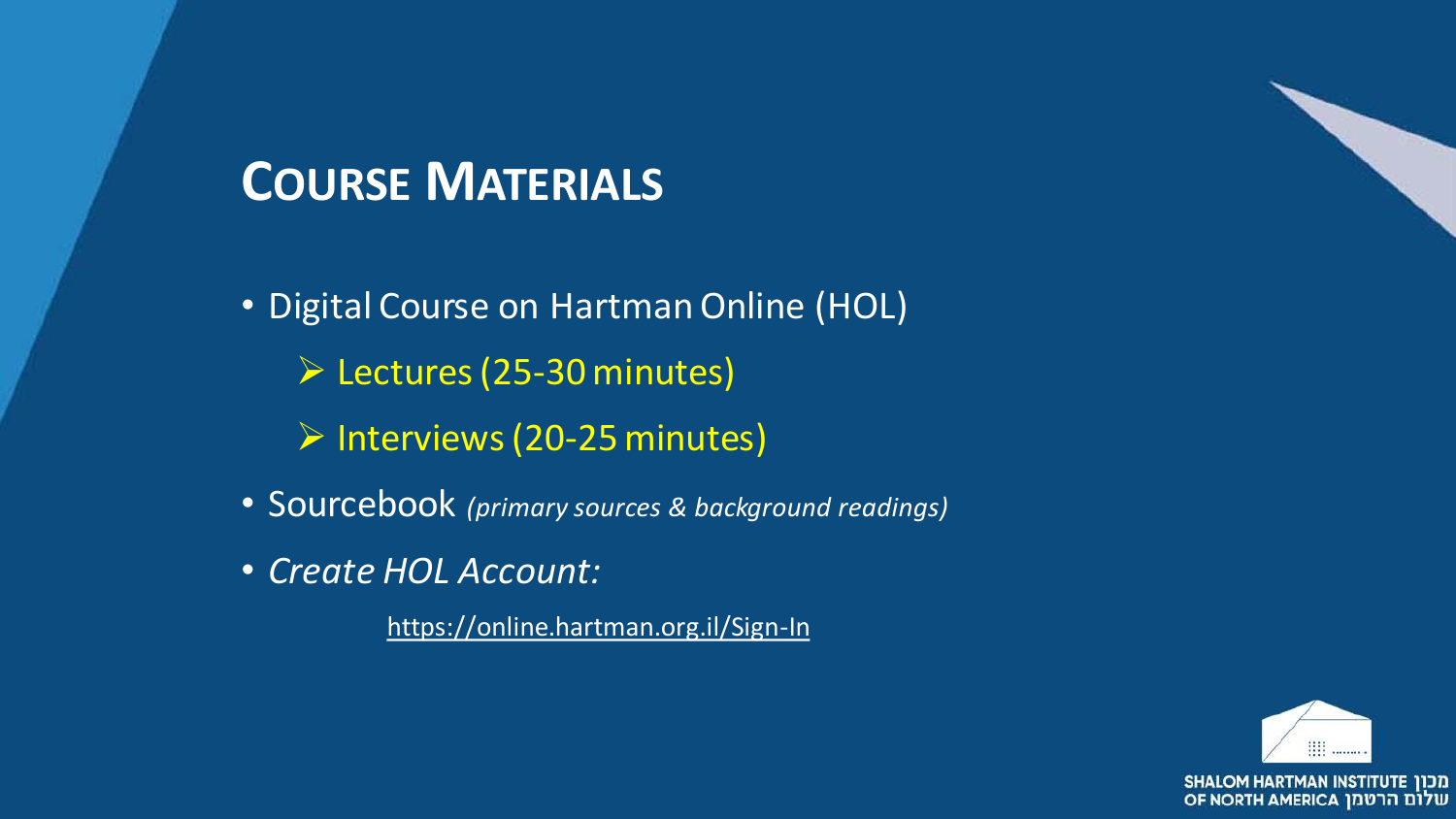### **Hartman Online Participant Access**

|                                                                                                                                      |                  |                                                             | >> Other bookmarks |
|--------------------------------------------------------------------------------------------------------------------------------------|------------------|-------------------------------------------------------------|--------------------|
|                                                                                                                                      |                  | ועברית El El El Sign up to receive updates   ENGLISH ועברית |                    |
| <b>SHALOM HARTMAN (IDD</b><br>שלום הרטמן INSTITUTE                                                                                   |                  | Q<br>Advanced search                                        |                    |
| Home About Centers & Programs Study With Us Gap-Year Hartman Online News Blog Publications Donate Contact                            |                  |                                                             |                    |
| Hartman Online > Registration Page                                                                                                   |                  |                                                             |                    |
| Participant Registration Page 1 of 2                                                                                                 |                  |                                                             |                    |
| Email Address*                                                                                                                       | Full-screen Snip |                                                             |                    |
| Retype Email*                                                                                                                        |                  |                                                             |                    |
| Please avoid choosing a highly sensitive password.<br>Your password will appear in an automated<br>confirmation email to your inbox. |                  |                                                             |                    |
| Password*                                                                                                                            |                  |                                                             |                    |
| Retype Password*                                                                                                                     |                  |                                                             |                    |
| Title                                                                                                                                |                  |                                                             |                    |
| First Name*                                                                                                                          |                  |                                                             |                    |
| Last Name*                                                                                                                           |                  |                                                             |                    |
| <b>State</b>                                                                                                                         |                  |                                                             |                    |
| <b>United States</b><br>Country                                                                                                      |                  |                                                             |                    |
| Community<br>Registration Code*                                                                                                      |                  |                                                             |                    |
| * Indicates mandatory field                                                                                                          |                  |                                                             |                    |
| vhgwuc                                                                                                                               |                  |                                                             |                    |
| Enter the code shown above in the box below.                                                                                         |                  |                                                             |                    |
| I would like to receive Hartman Institute updates                                                                                    |                  |                                                             |                    |

SHALOM HARTMAN INSTITUTE 10 OF NORTH AMERICA שלום הרטמן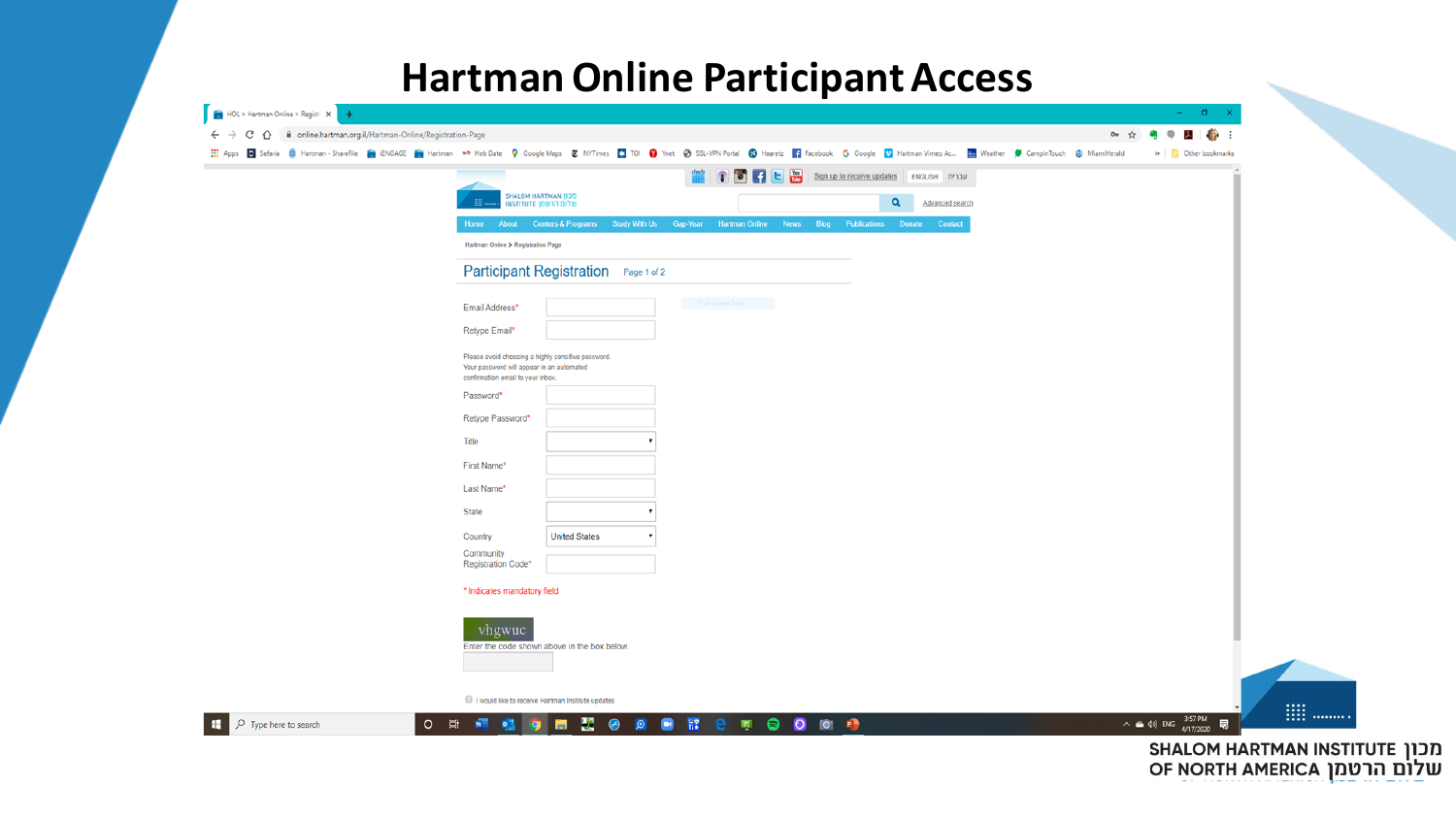### **Together & Apart: Course Structure**

#### **Part I: What is Jewish Peoplehood?**

#### *Units 1-4*

*What is the core story of Jewish peoplehood, and how do we tell this story in an unprecedented era in which we are "at home" in two places at the same time? These units explore the core narratives of the Jewish people and the core features of Jewishness including "being," "becoming," universalism and particularism.*

#### **Part II: Contemporary Challenges to Peoplehood**

#### *Units 5-11*

*What are contemporary challenges to Jewish peoplehood that are dividing the Jewish people? These units explore nationalism, antisemitism, dual loyalty and identity politics.* 

#### **Part III: New Models for the Relationship**

#### *Units 12-14*

*Does the primary classical category of "family" still create a sense of togetherness for the Jewish People? These units explore additional metaphors and conceptual categories to conceive of the relationship between diverse Jews and between Israel and World Jewry, including consumer, investor, partner and shared believer.* 

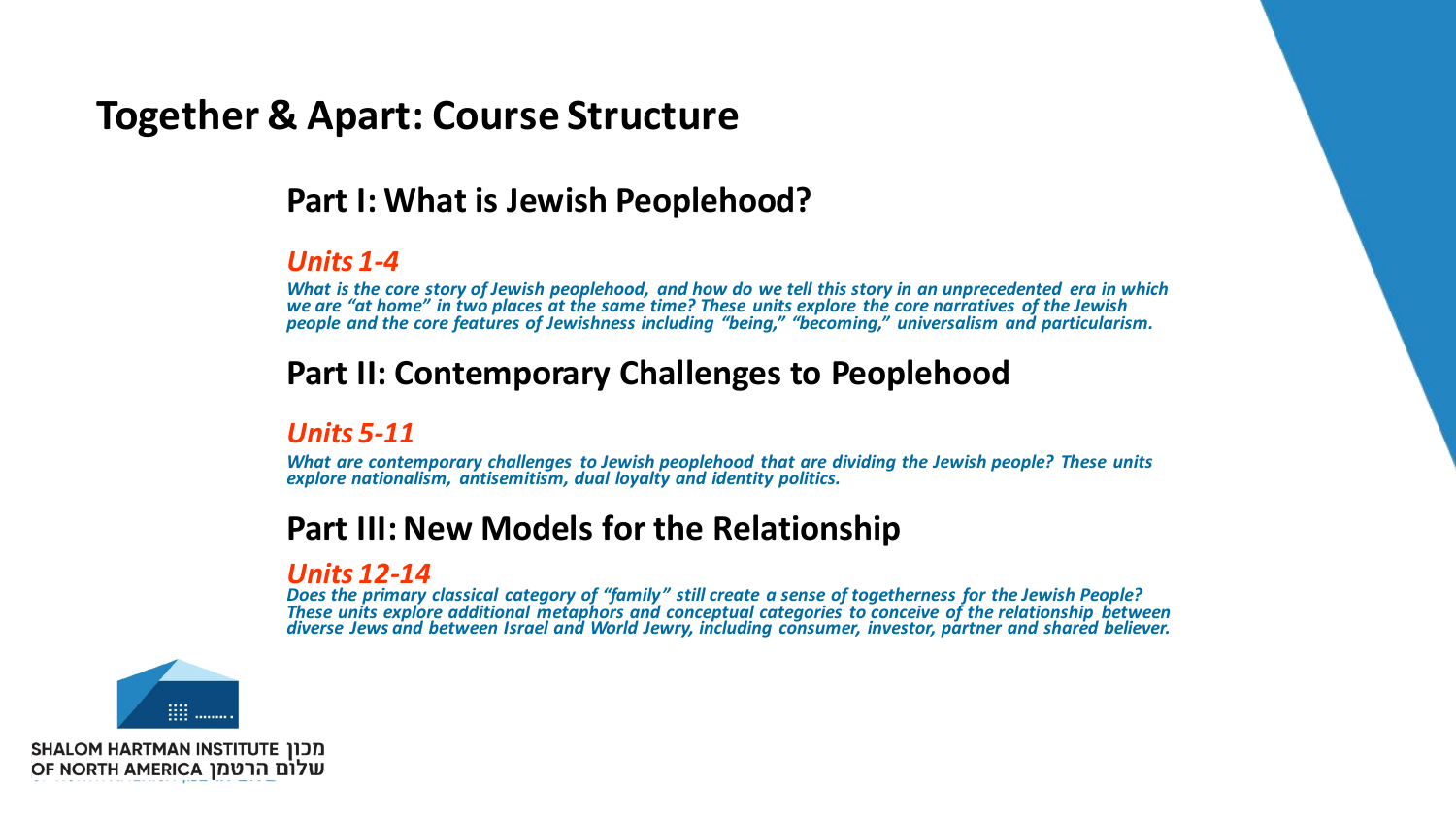### **Together & Apart Online Class Schedule**

- April 21: **Unit One**: From No Home to Two Homes
- April 28: **Unit Two**: The Judaism of Being
- May 5: **Unit Three**: The Judaism of Becoming
- May 12: **Unit Four**: Universalism and Particularism
- May 19: **Units Five/Six**: Nationalism
- May 26: **Units Eight/Nine**: Antisemitism
- June 2: **Unit Ten**: Dual Loyalty
- June 9: **Unit Eleven**: Identity Politics
- June 16: **Units Twelve/Thirteen**: New Models for Jewish Peoplehood
- June 23: **Unit Fourteen**: At-Homeness